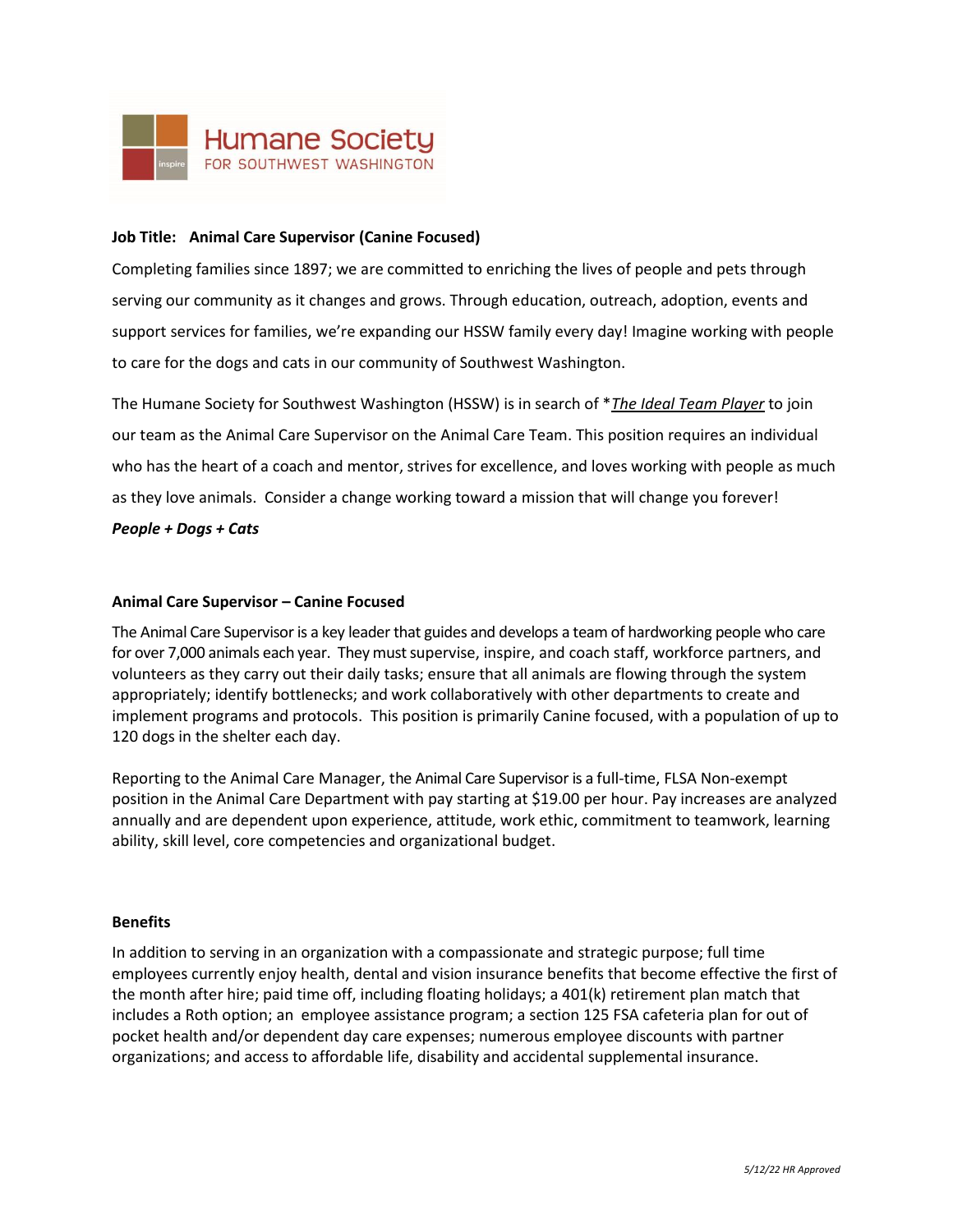## **The Ideal Applicant**

- Displays interest, enthusiasm, and an affinity for leading a team and working with both animals and the people who love them.
- Demonstrates an attitude of being in service; using good judgment; maintaining a positive outlook; and, ideally, a sense of humor.
- Works well on teams and demonstrates an attitude and commitment to collaboration with a sincere interest in helping others succeed.
- Is committed to achieving excellence individually and as a part of the team.
- Exhibits an approach to adaptability through overcoming obstacles to achieve results, remaining flexible and open to new ideas, recognize and encourage others to understand changes in work tasks, situations, and environment as the basis and value for transformation.
- Is committed to personal and professional development through life-long learning.

#### **Primary Duties and Responsibilities**

- Supervise the flow of animals through the shelter and the work of Animal Care Leads and Animal Care Technicians, engaging workforce partners and volunteers with a focus on collaboration and teamwork
- Create daily work schedules, ensuring that each area has adequate coverage
- Coordinate with the Veterinary Clinic team to evaluate the health of shelter animals; make recommendations for adoption, transfer or euthanasia as appropriate
- Coordinate with the Population Management team to evaluate the behavior of shelter animals; make recommendations for adoption, transfer or euthanasia as appropriate
- Recognize symptoms and provide supportive care for animals suffering from common diseases
- Create and identify opportunities for improvement in SOPs
- Actively support staff, workforce partners and volunteers; promote the development of skills related to the advancement of their goals and our mission; recognizing their individual contribution to the success of our organization
- Be visible, and actively engage with volunteers through daily interaction, bi-monthly meetings, and routine communications
- Take a proactive performance management approach to staff development through daily staff huddles, one-on-ones, evaluations, rewards, coaching and last resort disciplinary actions.
- Ensure safe, sanitary, organized and productive work areas; consult with supervisor, HSSW's Safety Committee regarding staff/shelter/animal-related incidents or equipment failures
- Problem-solve as necessary to make decisions aligned with HSSW's vision, mission & values
- Perform euthanasia of selected animals with compassion
- Promote effective communication and cooperation between departments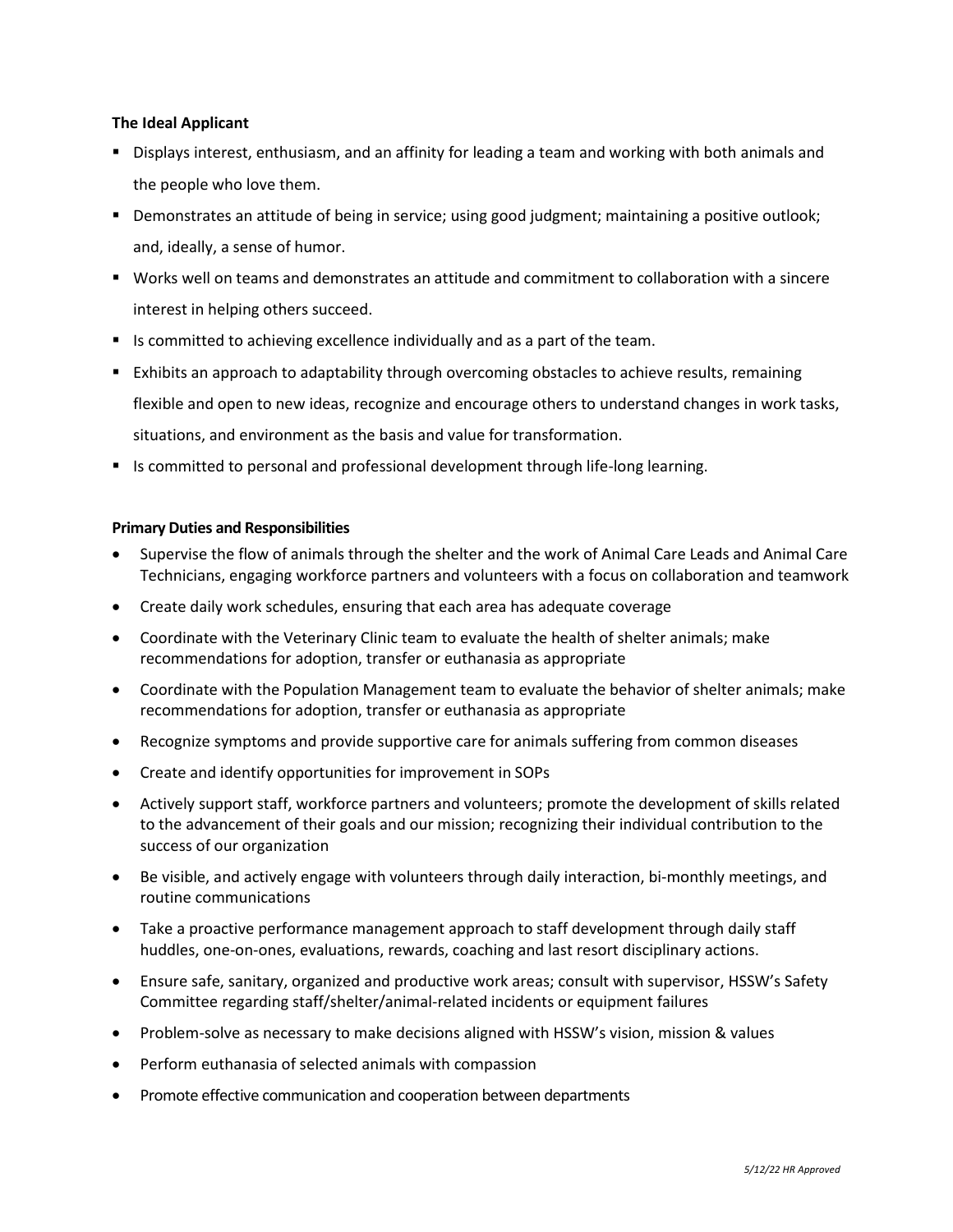- Always represent HSSW in a professional and courteous manner
- Promote & provide high quality service to customers, staff, workforce partners, and volunteers
- Follow all safety guidelines to ensure a safe work environment. Take immediate action to address any safety concern or non-compliance of safety rules that could put an employee, volunteer, client, animal, or the organization at risk.
- Open & close shelter as needed
- Correct and finalize staff payroll
- Perform weekly inventory of supplies and submit purchase orders
- Conduct interviews to fill open positions
- Work with management team and HR regarding personnel actions
- Perform other duties and special projects as assigned

#### **Required Qualifications**

- Minimum 2 years supervisory and team building experience
- Knowledge and practical experience with the fundamentals of canine behavior; body language; and rewards-based training and behavior modification
- Certified to perform Euthanasia by Injection in Washington state, or the ability to become certified within 90 days of employment (HSSW provides this training)
- Ability to communicate effectively in written and oral form
- Understanding of basic office programs and other related software
- Familiarity with employee scheduling and time sheet approval
- Experience in employee coaching techniques and performance reviews
- Must possess a valid driver's license and insurable driving record in accordance with HSSW policy
- Excellent leadership and active listening skills
- Understanding and commitment to the organization's guidelines and standards for placement of dogs with behavior and medical issues
- Able to maintain confidentiality and exercise good judgement in sensitive situations
- Committed to maintaining the integrity of the HSSW's vision, mission and values

#### **HSSW Culture**

**Vision:** A community where everyone loves and cares for animals.

**Mission:** Rescue: Return. Restore. Rehome. Reconnect. One animal at a time.

**Values:** Compassion: Collaboration. Excellence. Service. Integrity.